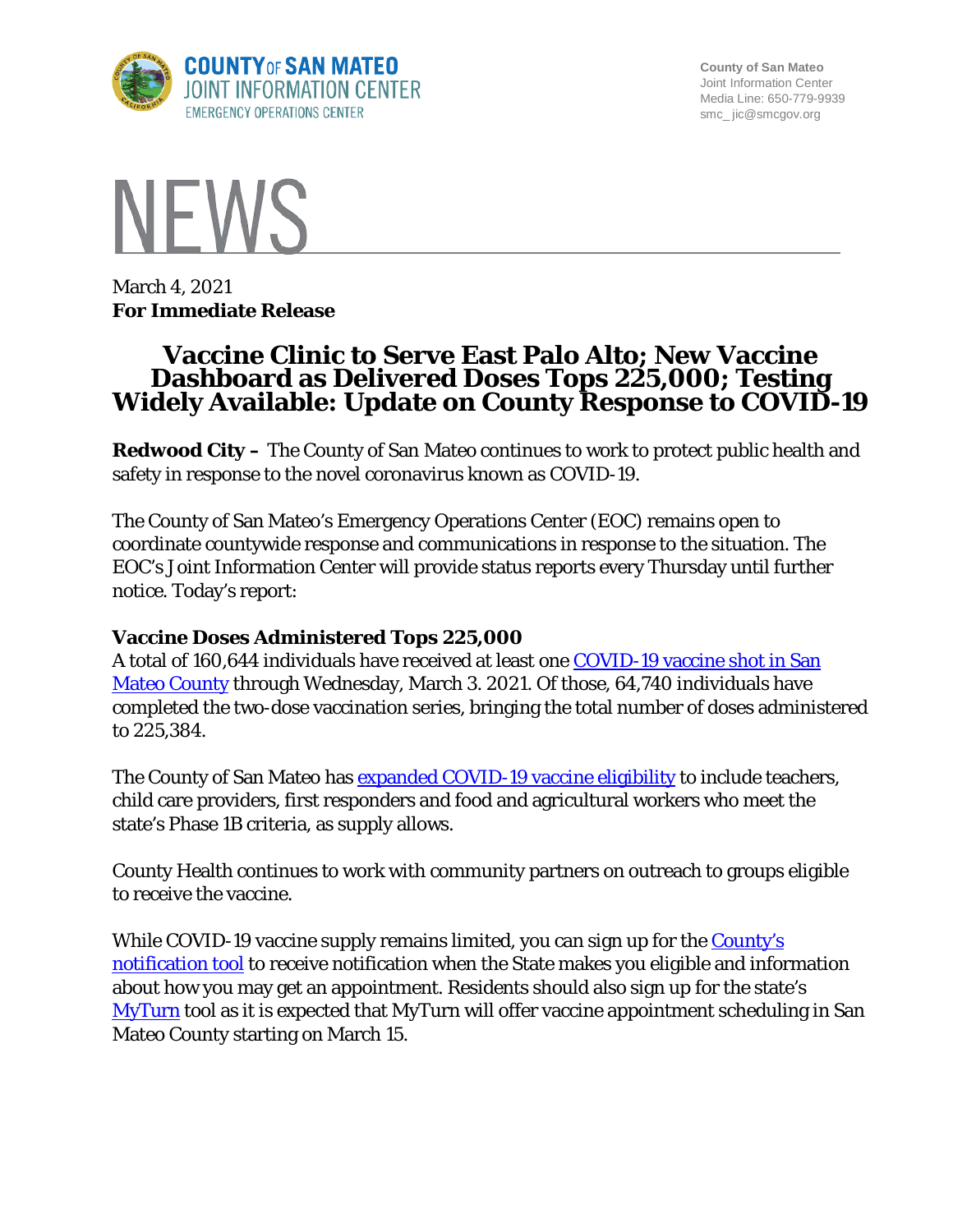### **COVID-19 Vaccine Dose Allocation Dashboard**

County Health now [publishes a dashboard](https://www.smchealth.org/data-dashboard/vaccine-dose-allocation) showing the pathways COVID-19 vaccine reaches San Mateo County and how those doses are allocated through County Health, health care systems, pharmacies and other distribution systems.

The dashboard provides a summary of doses delivered to San Mateo County Health and partners. Vaccine is allocated for those who live in or work in San Mateo County. As such, the dashboard cannot be directly compared to the vaccine totals dashboard, which reflects only those who live in San Mateo County.

The dashboard will be updated weekly.

## **Vaccine Clinic to Serve Hard-hit East Palo Alto**

The County of San Mateo and the Ravenswood Family Health Center today announced they will expand local COVID-19 vaccine opportunities in East Palo Alto to serve seniors and essential workers who live in the hard-hit city.

The expanded partnership with Ravenswood – a community-based Federally Qualified Health Center (FQHC) that has provided medical and dental care to the community for two decades – and the city of East Palo Alto to open a community vaccine site the week of March 8 is expected to help overcome barriers to vaccine access. [Learn more.](https://www.smcgov.org/press-release/confronting-covid-19-vaccine-clinic-serve-hard-hit-east-palo-alto)

#### **COVID-19 Testing Now Available in South San Francisco**

The County in partnership with testing contractor Fulgent Genetics now offers no-cost COVID-19 testing in South San Francisco. Testing plays a vital role in our community's response to the coronavirus.

**Location:** South San Francisco Unified School District (SSFUSD) Offices **Entrance Address:** 634 El Camino Real, South San Francisco, CA 94080 **Testing Schedule:** Fridays through Tuesdays **Testing Hours:** 8 a.m. through 4 p.m. **Testing Format:** Currently drive through only (no walking up) **Onsite registration support:** Yes

Register for a South San Francisco test at: <https://smc.fulgentgenetics.com/appointment/screen/landing>

Safe, easy and no-cost testing is widely available at County-sponsored locations for everyone who works or lives in San Mateo County regardless of symptoms.

Learn more at [https://smcgov.org/testing.](https://smcgov.org/testing)